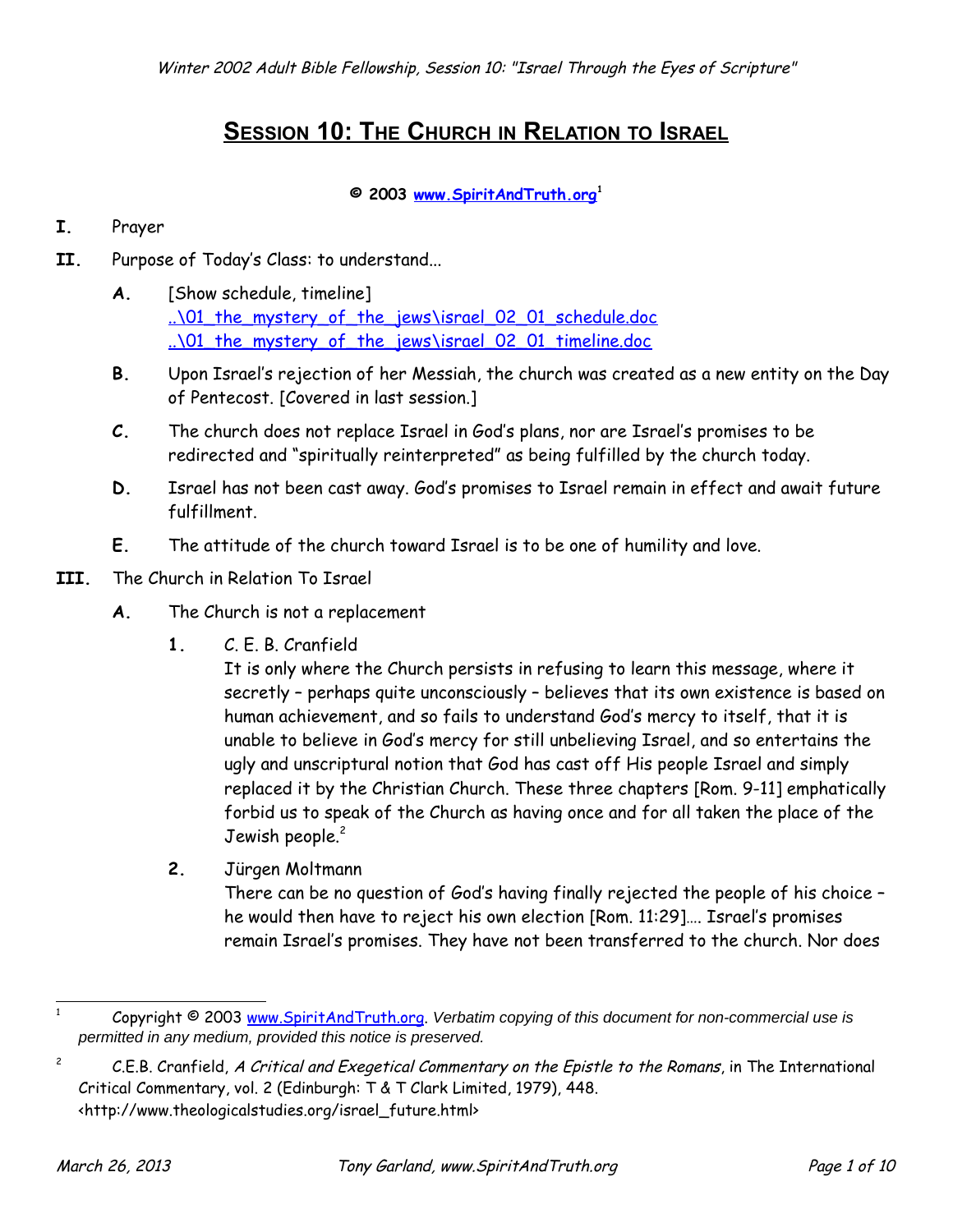the church push Israel out of its place in the divine history. In the perspective of the gospel, Israel has by no means become 'like all the nations.'<sup>[3](#page-1-0)</sup>

- **B.** Satan divide Christianity from Judaism
	- **1.** Christians lack a Jewish understanding of the book (and what Jesus says/does)
	- **2.** Jews don't come to faith
- **IV.** Has God's Word Failed Concerning Israel?
	- **A.** Romans 8
		- **1.** The election of the faithful according to God's predestination (Rom. 8:28-31)
			- a) foreknew (*proegn*, aorist active indicative of *proginōskō*) 'to choose beforehand, to select in advance… those whom he had chosen beforehand, he had already decided should become like his Son' Ro 8:29 .[4](#page-1-1)
			- **b)** predestined (*proorizo*) to come to a decision beforehand—'to decide beforehand, to determine ahead of time, to decide upon ahead of time…. those whom he decided upon ahead of time, these he called'<sup>[5](#page-1-2)</sup>
		- **2.** The question arising in the reader's mind: but what about Israel?
			- **a)** Wasn't Israel elect of God too?
			- **b)** Has the Word of God failed?
			- **c)** Moreover, if the Word of God has failed concerning Israel, who is to say it won't fail again in regard to us?!
	- **B.** Romans 9
		- **1.** Israel's Rejection of Christ (Rom. 9:1-4)
			- **a)** Paul's great sorrow and grief over his countrymen.
				- **(1)** This is also reflected in Paul's emphasis, even though apostle to the Gentiles, to go to the Jews first.) $6$
			- **b)** What do the Israelite's have?

<span id="page-1-0"></span><sup>&</sup>lt;sup>3</sup> Jürgen Moltmann, The Way of Jesus Christ: Christology in Messianic Dimensions. Trans Margaret Kohl (San Francisco: HarperSanFrancisco, 1990), 35. <http://www.theologicalstudies.org/israel\_future.html>

<span id="page-1-1"></span><sup>4</sup> Louw, J. P., & Nida, E. A. (1996, c1989). Greek-English lexicon of the New Testament : Based on semantic domains (electronic ed. of the 2nd edition.) (LN 30.100). New York: United Bible societies.

<span id="page-1-2"></span><sup>5</sup> Louw, Johannes P., and Eugene Albert Nida. Greek-English Lexicon of the New Testament : Based on Semantic Domains. electronic ed. of the 2nd edition., LN 30.84. New York: United Bible societies, 1996, c1989.

<span id="page-1-3"></span><sup>6</sup> Mt 10:5; Ac 1:8; 2:39; 3:26; 13:46; 17:2,16-17; 18:4-6,19; 28:28; Ro 1:16; 2:9-10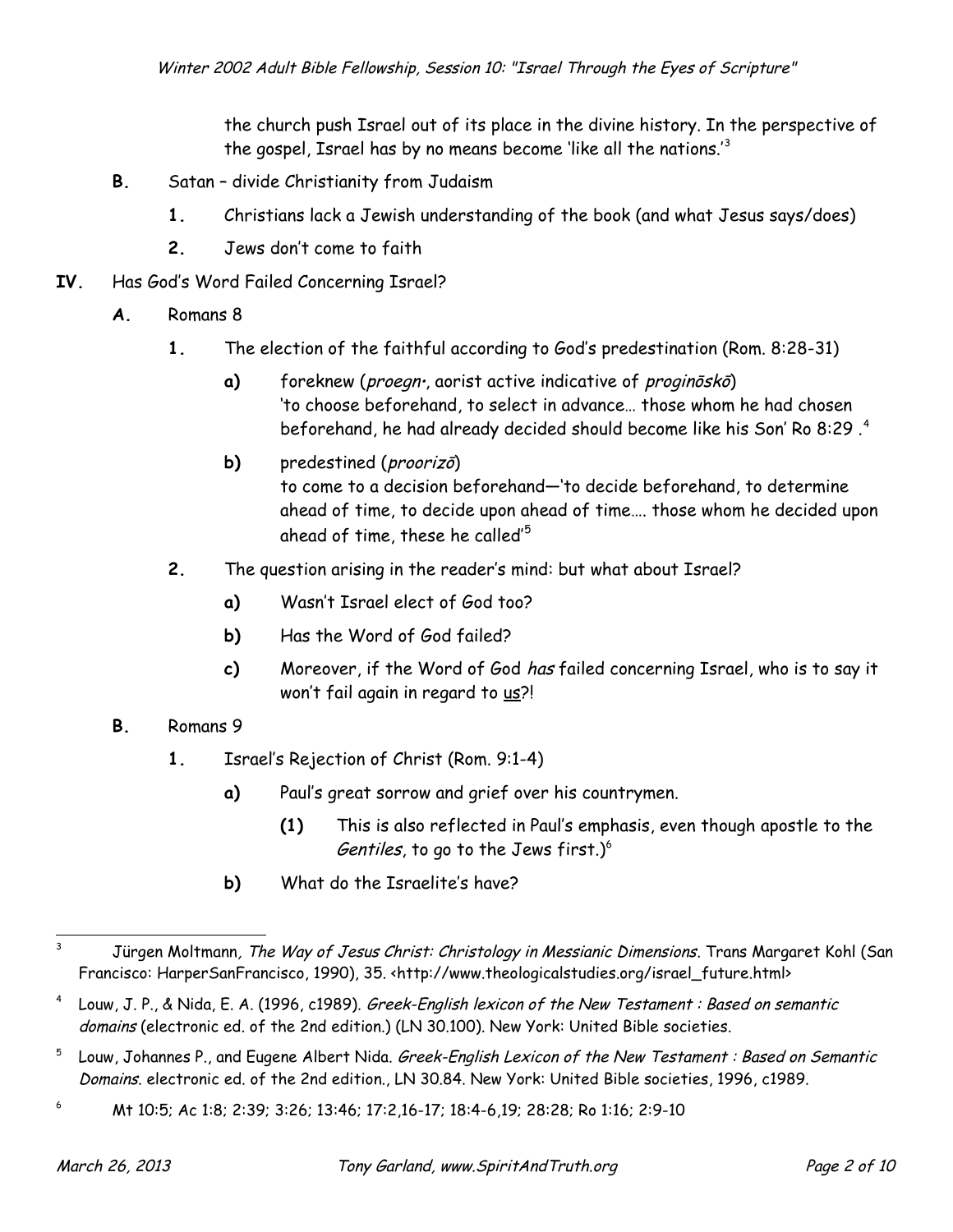- **(1)** The adoption Adopted by God as His firstborn and special treasure (Ex. 4:22).<sup>[7](#page-2-0)</sup>
- **(2)** The glory The Shekinah glory which dwelt between the cherubim above the mercy seat within the Tabernacle and Temple. The visible manifestation of God's presence in their midst.
- **(3)** The covenants
	- **(a)** Plural, don't miss this! **[overhead of covenants] [israel\\_02\\_02\\_covenants\\_and\\_promises.htm](http://www.spiritandtruth.org/teaching/israel_through_the_eyes_of_scripture/02_the_calling_of_abraham/israel_02_02_covenants_and_promises.htm)**
		- **i)** Abrahamic, Mosaic, Palestinian, Davidic, New
- **(4)** The giving of the law The Law of Moses, the Ten Commandments (plus 603 others) at Mt. Sinai.
- **(5)** The service of God The Temple and priesthood which ministered to God.
- **(6)** The promises of whom are the fathers (whose are the fathers, NASB). Primarily the promises made to the fathers (Abraham, Isaac, Jacob). See Rom. 15:8.
	- **(a)** The promises of a coming redeemer through Abraham, Israel, Judah, David.
	- **(b)** Also explicit promises tangential to the covenants themselves.
		- **i)** Psalms 89:35-37, David's throne and seed permanent.
		- **ii)** Jeremiah 31:35-37, Israel will never cease as a nation.
- **(7)** Christ according to the flesh (see Rev. 12:1)
- **2.** Israel's Rejection and God's Purpose (Rom. 9:6-12)
	- **a)** Not all Israel who are of Israel, Rom. 9:6
		- **(1) [OVERHEAD of remnant] [israel\\_02\\_06\\_remnant.htm](http://www.spiritandtruth.org/teaching/israel_through_the_eyes_of_scripture/06_the_promised_regeneration_of_israel/israel_02_06_remnant.htm)**
	- **b)** Physical descent vs. promise
		- **(1) [OVERHEAD of line of promise] [israel\\_02\\_02\\_covenants\\_and\\_promises.htm](http://www.spiritandtruth.org/teaching/israel_through_the_eyes_of_scripture/02_the_calling_of_abraham/israel_02_02_covenants_and_promises.htm)**

<span id="page-2-0"></span><sup>7</sup> Ex 3:7,15,18; 6:6; 19:5-6; Le 20:26; De 4:34,37; 7:6-8; 10:15; 14:2; 26:18-19; 2Sa 7:23; 1Ki 8:53; 1Ch 16:13; 17:21; Ps 105:6; 106:6-7; 135:4; Isa 41:8; 43:1,10; 44:1; 45:4; Jer 10:16; Ro 9:4; 11:5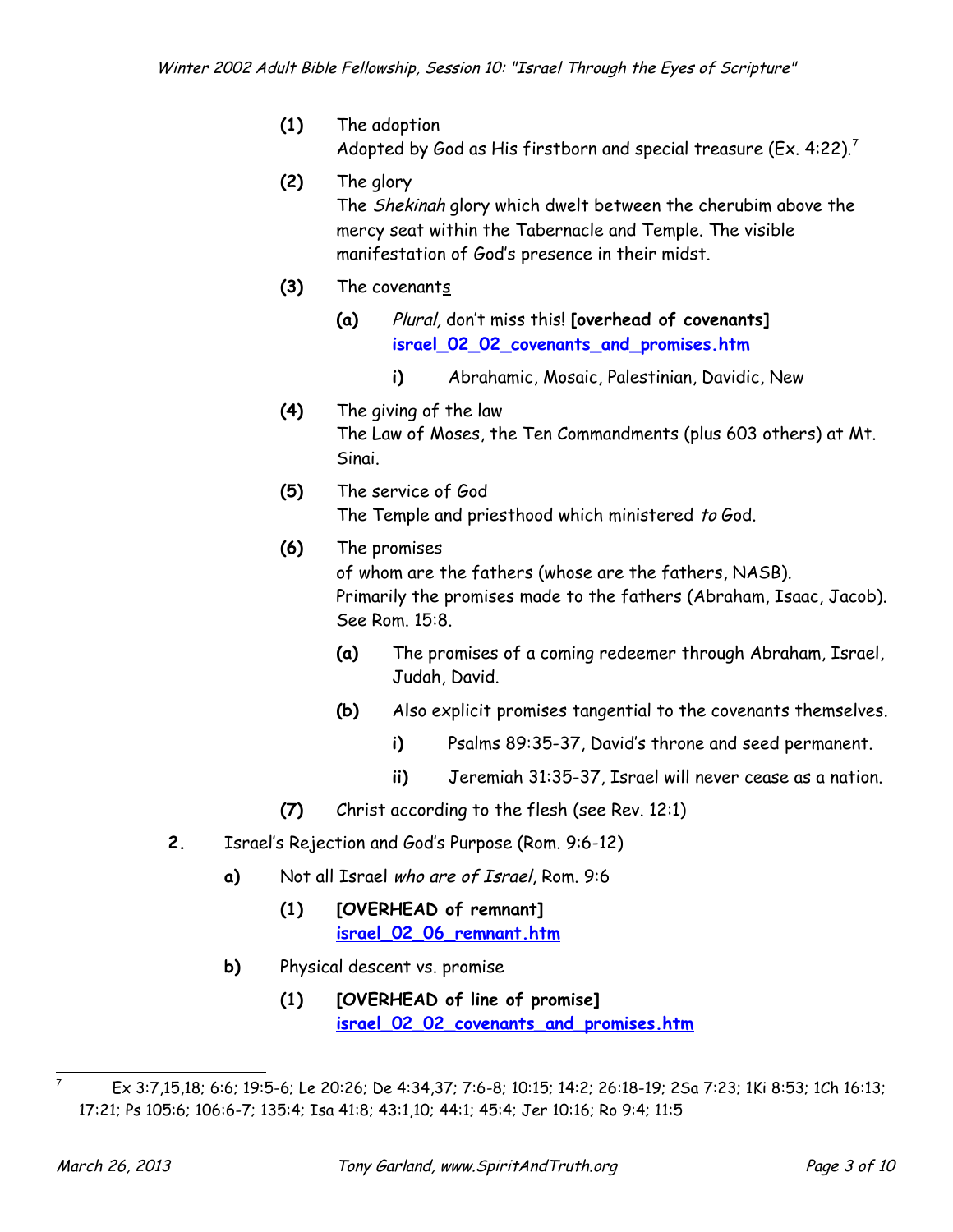- **(2)** Example of Abraham and Sarah
	- **(a)** Isaac vs. Ishmael
	- **(b)** One father, two wives, two sons.
- **(3)** Example of Rebecca
	- **(a)** Jacob vs. Esau
	- **(b)** "one man" is a euphemism
	- **(c)** koitē, one seminal emission[8](#page-3-0)
	- **(d)** Paul is going far beyond simply saying the same father (and mother), but the same event of sexual union. These two sons are of absolutely the same origin, down to being twins. He is making this point in order to underscore the sovereignty of God's election.
- **(4)** Election prior to birth (Rom. 9:11)
	- **(a)** Not having done good or evil
	- **(b)** Not of works, but of Him who calls!!!!!!!!!!
- **3.** Israel's Rejection and God's Purpose (Rom. 9:14-29)
	- **a)** [skipping most of the passage since we are focusing on the result in regard to Israel]
	- **b)** setting up the foundation for Romans 11:7 the elect of God vs. those who were blinded
	- **c)** The promises concerning a remnant and eventual restoration (Rom. 9:25-33)
		- **(1)** Us whom He called (9:24), this passage is about the separation of Israel into elect and non-elect, it is not focused on Gentiles.
		- **(2)** The promised restoration of Israel quoted from Hosea (Hos. 2:23 and Hos. 1:10)
			- **(a)** Who are those who were not My people? Unfaithful Israel, not the Gentiles (read all of Hosea 2 in context).
			- **(b)** The restoration of Israel (Hos. 1:8-10). Those who are "not my people" are unfaithful Israel.

<span id="page-3-0"></span><sup>8</sup> seminal emission (Num 5:20 ἔδωκέν τις τὴν κοίτην αὐτουῦ ἐν σοί. In full κοίτη σπέρματος : Lev 15:16 f , 32 ; 18:20 ; 22:4 ) κοίτην ἔχειν ἐξ ἑνός conceive children by one man Ro 9:10 . M-M. B. 480.\* [Arndt, William, F. Wilbur Gingrich, Frederick W. Danker, and Walter Bauer. A Greek-English Lexicon of the New Testament and Other Early Christian Literature : A Translation and Adaption of the Fourth Revised and Augmented Edition of Walter Bauer's Griechisch-Deutsches Worterbuch Zu Den Schrift En Des Neuen Testaments Und Der Ubrigen Urchristlichen Literatur, Page 440. Chicago: University of Chicago Press, 1996, c1979.]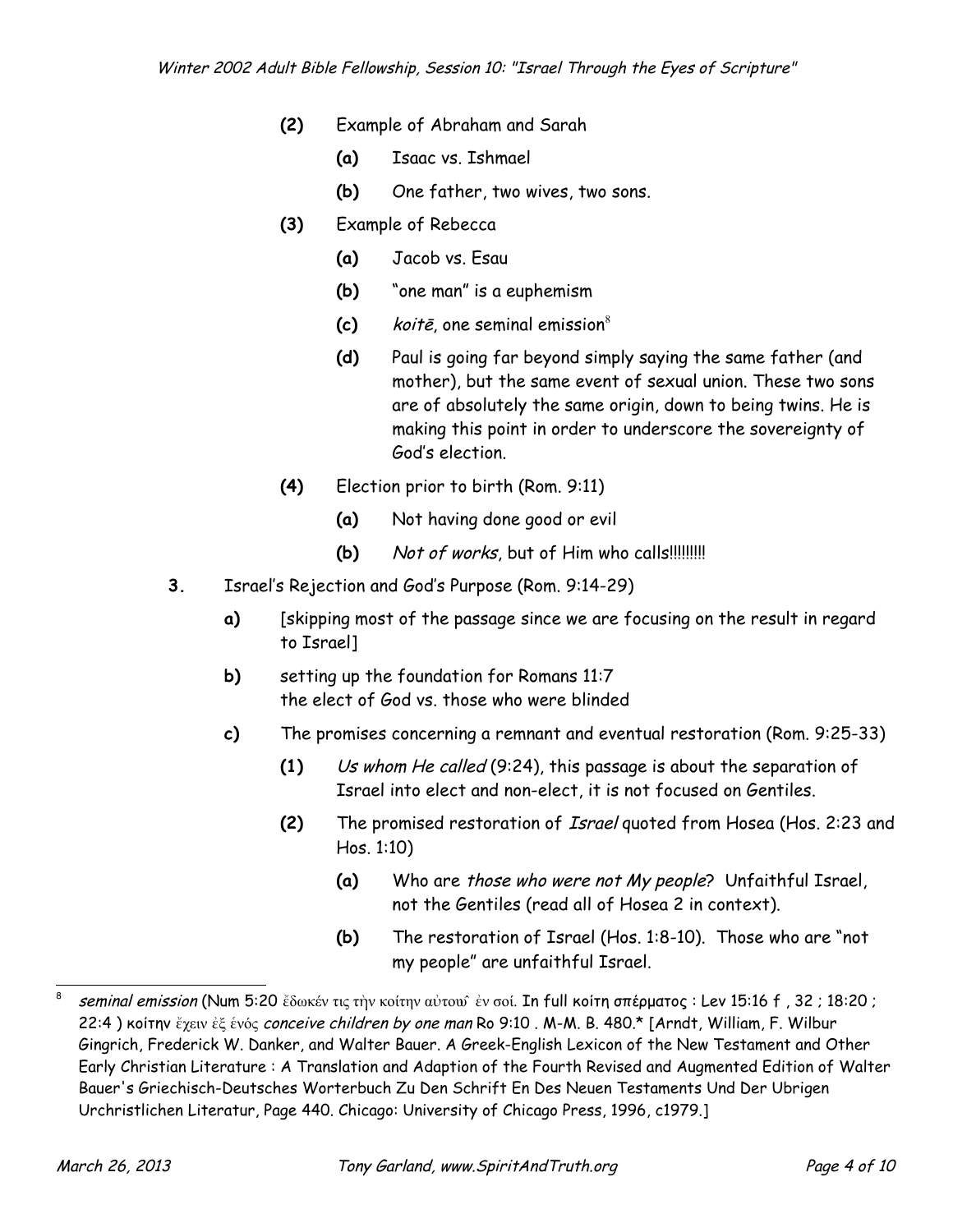- **(3)** Isaiah also… concerning Israel (Rom. 9:27)
	- **(a)** Isa. 10:22 concerns the eventual return of a faithful remnant out of a large initial number of Jews following a period of judgment by Assyria.
	- **(b)** Rom. 11:25 (see below)
- **4.** The Present Condition of Israel (Rom. 9:30-33)
	- **a)** Don't forget the larger context, this is about God's sovereign purposes in the rejection of the gospel by Israel (Acts 2:23)
	- **b)** The Gentiles have attained righteousness by faith.
	- **c)** The majority of the Jewish nation still trust in works and reject Messiah's work.

## **C.** Romans 10

- **1.** Israel Needs the Gospel (Rom. 10:1-4)
	- **a)** The cost of zeal without knowledge. (We are flirting with this in the church today as our biblical knowledge is scant.)
	- **b)** The *righteousness of* (from, by) God vs. self righteousness.
	- **c)** Have you submitted to the righteousness of God? Or are you trusting in your self-righteousness which God says is no righteousness at all?<sup>[9](#page-4-0)</sup>
- **2.** Israel Needs Evangelization (Rom. 10:14-21)
	- **a)** The context of this oft-quoted evangelistic verse is on reaching Israel.
		- **(1)** "But I say, did Israel not know?" (Rom. 10:19)
	- **b)** If orthodox Judaism, with all is accurate knowledge of God is lost, forever damned, what does it say about other religious systems which know nothing of the True God?
	- **c)** One role of the church: to provoke Israel to jealousy (Rom. 10:19)
	- **d)** The Gentiles found salvation, but did not seek God (Rom. 10:20-21). Never forget God's sovereignty in the fact that you know God and many in Israel do not.
- **D.** Romans 11
	- **1.** Israel's Rejection Not Total (Rom. 11:1-10)
		- **a)** God has not cast away those whom He foreknew (Rom. 11:2)

<span id="page-4-0"></span><sup>9</sup> Ge 8:21; 1Ki 8:46; 2Ch 6:36; Job 4:17; 9:2; 10:15; 15:14; 25:4; Ps 14:1; 16:2; 53:2; 130:3; 143:2; Pr 20:6,9; Ec 7:20; Isa 64:6; Lu 18:19; Ro 3:9,12,19,23; 4:23; Ga 2:16; 3:22; Jas 2:10; 3:2; 1Jo 1:8,10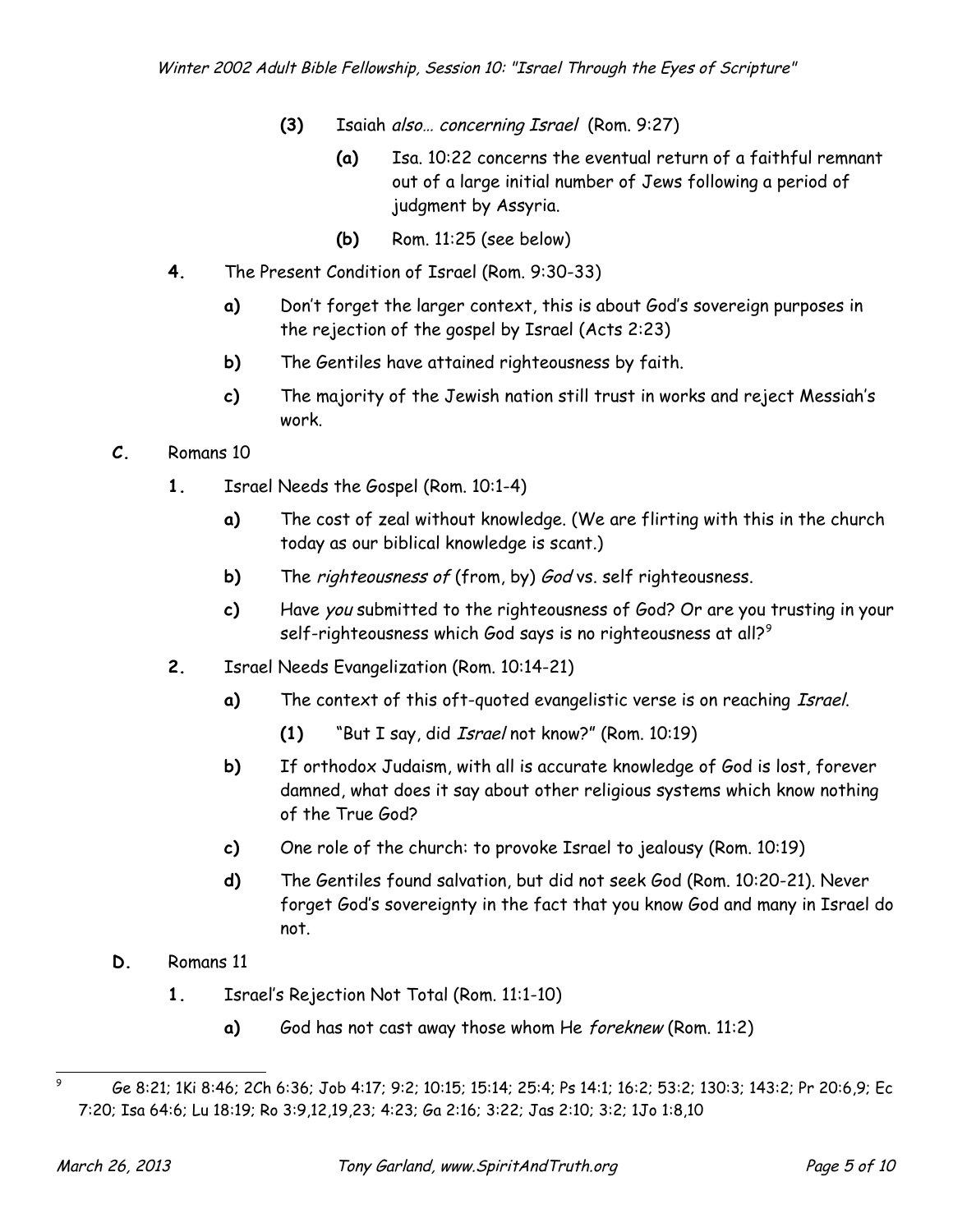- **(1)** foreknew (proegn, aorist active indicative of proginōskō).
- **(2)** An intentional parallel with Rom. 8:29 (see above).
- **b)** The remnant (Rom. 11:5)
	- **(1)** A theme which runs throughout scripture.[10](#page-5-0)
	- **(2)** God's spiritual preservation of a number of Jews in accordance with His promises to the fathers.
- **c)** Election of grace (Rom. 11:5)
	- **(1)** Election (eklogēn, from eklogē) An intentional parallel with Rom. 8:28 (see above).
		- **(a)** "**1** the act of picking out, choosing. 1A of the act of God's free will by which before the foundation of the world he decreed his blessings to certain persons." $11$
		- **(b)** *"the purpose of God which operates by selection*" [12](#page-5-2)
- **2.** The Purposes of Israel's Stumble (Rom. 11:11-15)
	- **a)** A stumbling, but not a fall. Israel will not totally collapse, but will recover from the stumble.
	- **b)** The purpose of the fall, that salvation has come to the Gentiles.
	- **c)** The purpose of salvation coming to the Gentiles includes provoking Israel to jealousy as part of their eventual return.
	- **d)** The two stages (Rom. 11:15)
		- **(1)** Israel's stumble serves to reconcile the world (the gospel goes to the Gentiles).
		- **(2)** Israel's restoration will be as 'life from the dead' (the valley of the dry bones!, Eze. 37)

<span id="page-5-0"></span><sup>10</sup> 1Ki 19:18; 2Ki 19:4,30; 21:14; 25:22; Isa 1:9; 6:13; 7:3; 10:20-22; 28:5; 37:4,31-32; 46:3; 65:8; Jer 5:10,18; 23:3; 50:20; Eze 5:3; 6:8-10; 9:8,11; 11:13; Joe 2:32; Mic 2:12; 7:18; Zec 11:10; 13:8-9; Ro 9:6,27; 11:5,17,25; Ga 6:16; 1Pe 1:1; Re 12:17

<span id="page-5-1"></span> $11$  Strong, James. The Exhaustive Concordance of the Bible : Showing Every Word of the Test of the Common English Version of the Canonical Books, and Every Occurence of Each Word in Regular Order. electronic ed. Ontario: Woodside Bible Fellowship., 1996.

<span id="page-5-2"></span>Arndt, William, F. Wilbur Gingrich, Frederick W. Danker, and Walter Bauer. A Greek-English Lexicon of the New Testament and Other Early Christian Literature : A Translation and Adaption of the Fourth Revised and Augmented Edition of Walter Bauer's Griechisch-Deutsches Worterbuch Zu Den Schrift En Des Neuen Testaments Und Der Ubrigen Urchristlichen Literatur, Page 243. Chicago: University of Chicago Press, 1996, c1979.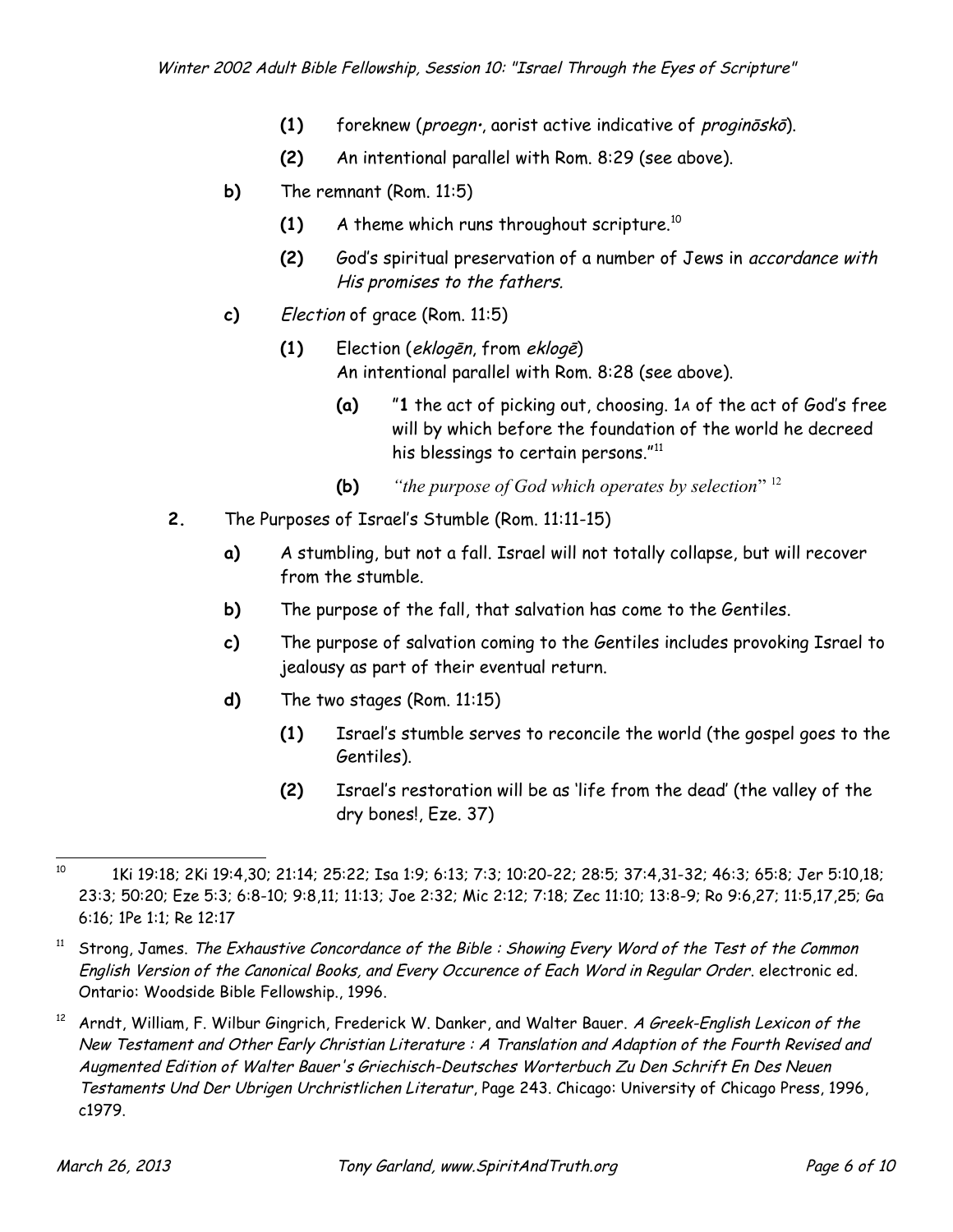- **3.** Grafted Olive Branches (Romans 11:16-22)
	- **a)** Two illustrations of holiness extending (Rom. 11:16)
		- **(1)** Firstfruit offering of grain also makes holy (sets apart) the remainder of the dough (Num. 15:20; Neh. 10:37; Eze. 44:30)
			- **(a)** Ezekiel 44:30 "The best of all firstfruits of any kind, and every sacrifice of any kind from all your sacrifices, shall be the priest's; also you shall give to the priest the first of your ground meal, to cause a blessing to rest on your house.
		- **(2)** A root feeding nourishment to its branches.
	- **b)** The branches vs. the root (Rom. 11:17)
		- **(1)** What is the root? Is it Israel? Are the wild olive branches grafted into Israel? NO.
			- **(a)** Both the wild olive branches (Gentiles) and the natural olive branches (Israel) partake of the root and fatness coming from the root.
			- **(b)** The branches and the root are separate entities in Paul's analogy.
				- **i)** The root (and firstfruit) is Abraham and the promises to the fathers
				- **ii)** The branches (and dough) is Israel.
			- **(c)** [OVERHEAD [israel\\_02\\_10\\_grafted\\_in.htm\]](http://www.spiritandtruth.org/teaching/israel_through_the_eyes_of_scripture/10_the_church_in_relation_to_israel/israel_02_10_grafted_in.htm)
			- **(d)** "A common error is made when the 'rich root' (NASB) of the tree, into which the wild olive branches representing the Gentiles are grafted, is understood as Israel. But the apostle plainly identifies Israel with the 'natural branches' from 'a cultivated olive tree,' some of which have been broken off at the present time. ... Rather than being Israel, the root must be seen as something which provides life and nourishment to both the 'natural' and 'wild' branches--i.e., Israel and the Gentiles. While Christ is the ultimate fulfillment of this root, historically it is the covenant promise to Abraham which is no doubt in the apostle's mind. Israel was the natural branches, as it had already enjoyed the covenant privileges from the beginning. Now the Gentiles were being grafted in to share that promise--not, however, as 'the great nation,' but as 'all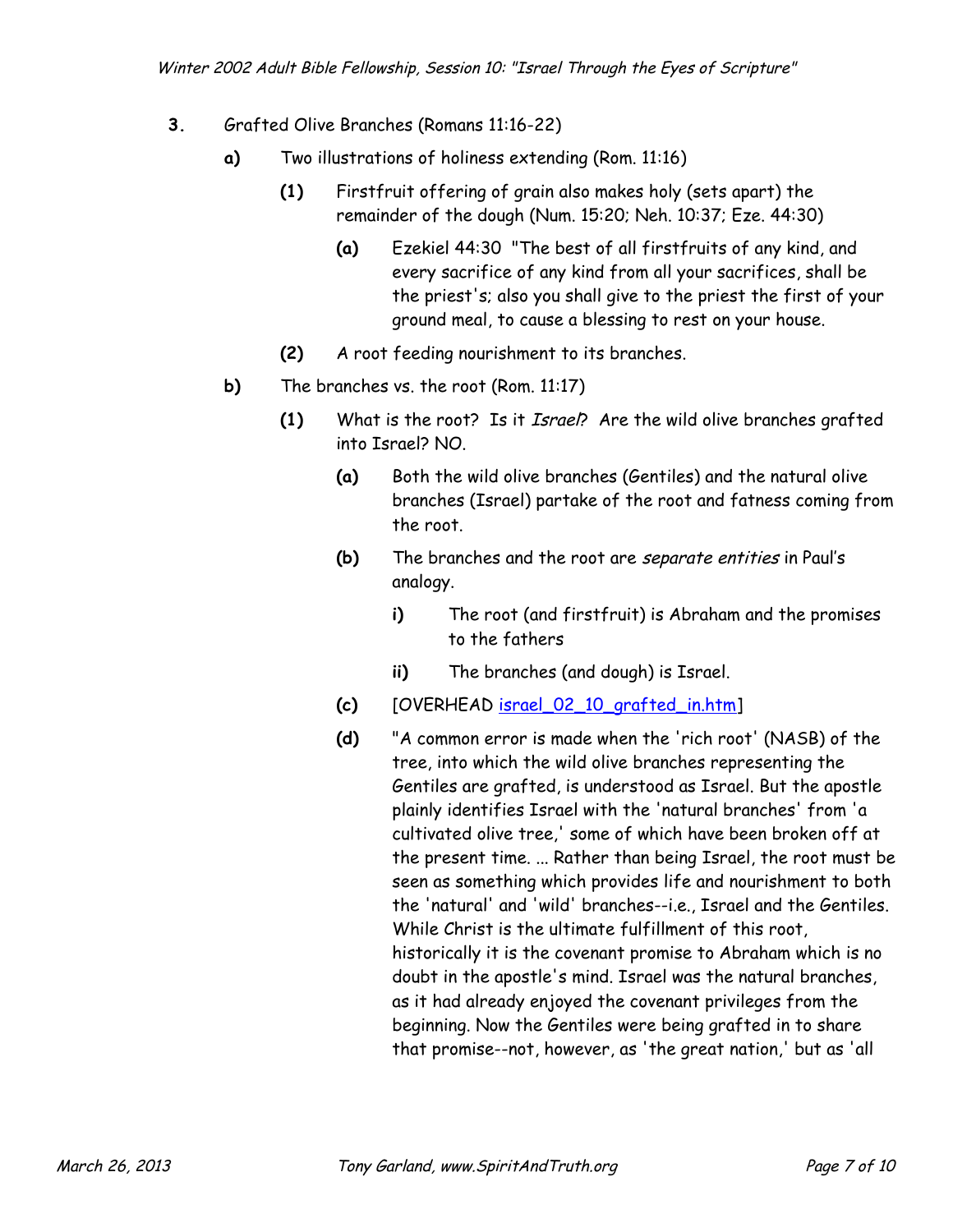peoples on earth' in fulfillment of the original promise which contained both peoples."[13](#page-7-0)

- **c)** Our attitude concerning the natural branches, Israel (Rom. 11:17-21)
	- **(1)** Do not boast against (v. 18)
	- **(2)** Do not be haughty (v. 20)
	- **(3)** The picture of the natural branches having been broken off should instill a healthy fear that wild branches are even more likely to be broken off! (v. 21)
		- **(a)** Indeed, much like Israel, the professing church will fall into apostasy (2Th. 2:3; 1Ti. 4:1-3; Rev. 17).
- **4.** The Restoration of Israel (Romans 11:23-27)
	- **a)** The natural branches can easily be grafted back in (Rom. 11:23-24)
	- **b)** The natural branches will be grafted back in (Rom. 11:25-27)
		- **(1)** A mystery, Paul is related new information (not something esoteric, but previously hidden)
			- **(a)** Romans 16:25 Now to Him who is able to establish you according to my gospel and the preaching of Jesus Christ, according to the revelation of the mystery kept secret since the world began
			- **(b)** Eph. 3:5-7
		- **(2)** Don't be wise in our own opinion
		- **(3)** Blindness in part has happened to Israel
			- **(a)** There remains a remnant today by God's election
			- **(b)** The remnant is a seed with a purpose, carrying forward through the "winter" to the time of Israel's "spring."
		- **(4)** UNTIL… it is a temporary condition
	- **c)** A shift in focus back to Israel
		- **(1)** Until the fullness of Gentiles has come in (to faith)
			- **(a)** Related to the times of the Gentiles which will also come to a close (Luke 21:24)
			- **(b)** "Has come in is from eiserchomai, a verb Jesus frequently used. He used it of entering the kingdom of heaven/God (

<span id="page-7-0"></span><sup>&</sup>lt;sup>13</sup> Robert L. Saucy, "Israel and the Church: A Case for Discontinuity," [John S. Feinberg, ed.,](javascript:X() Continuity And Discontinuity [\(Westchester, IL: Crossway Books, 1988\).](javascript:X() p. 255.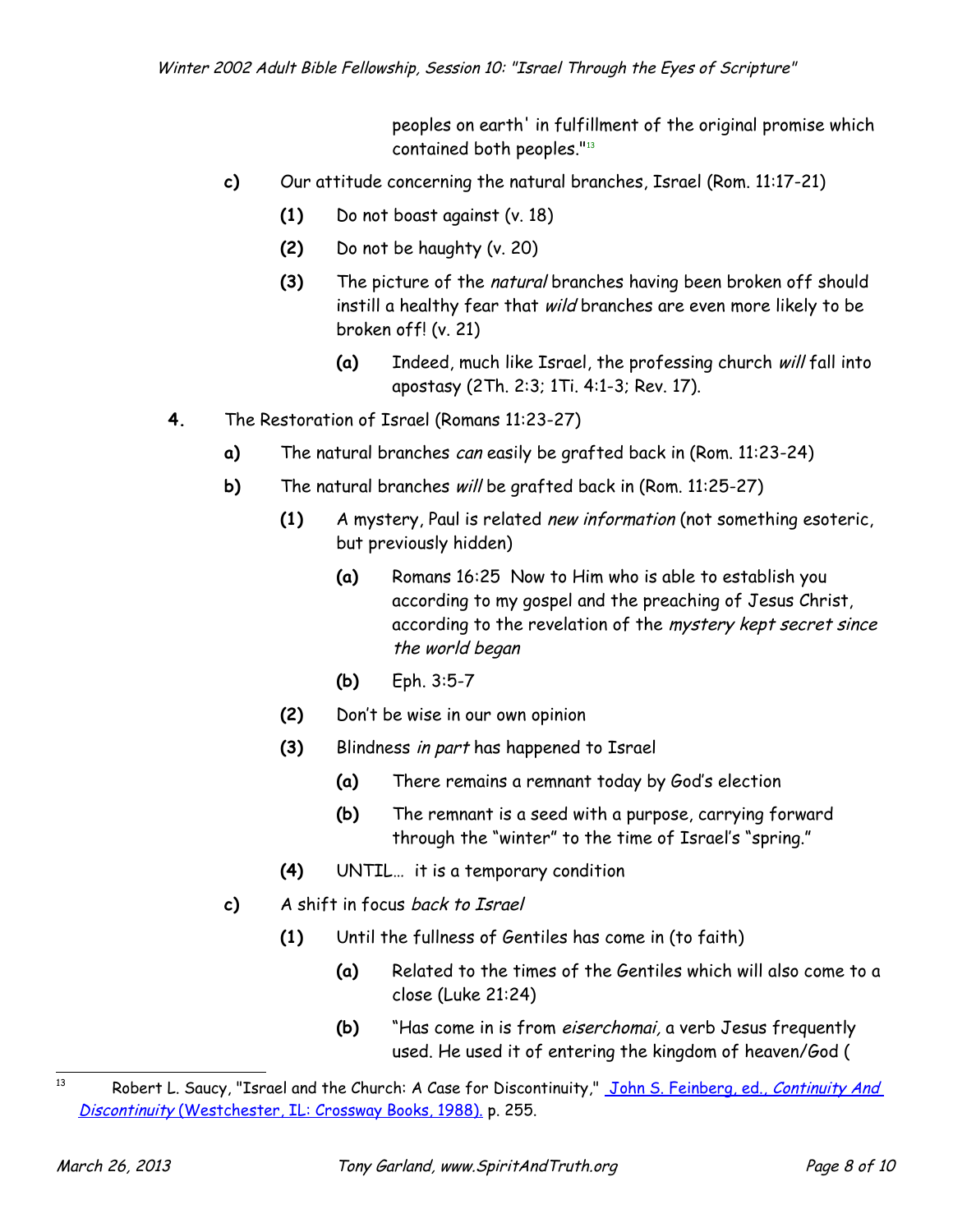Matt. 5:20 ; Mark 9:47 ; John 3:5 ; 'f . A[c](#page-8-0)ts 14:22 ) and of entering eternal life ( Mark 9:43 , 45 ), both of which refer to receiving salvation. Israel's unbelief will last only until the complete number **of the Gentiles** chosen by God have come to salvation."<sup>[14](#page-8-1)</sup>

- **(2)** This restoration will eclipse the glory of the gospel going forth to the Gentiles (Rom. 11:12)
- **d)** It is God who will do this work, not man (vv. 26-27)
	- **(1)** Isaiah 59:20-21 "The Redeemer will come to Zion, And to those who turn from transgression in Jacob," Says the LORD. "As for Me," says the LORD, "this is My covenant with them: My Spirit who is upon you, and My words which I have put in your mouth, shall not depart from your mouth, nor from the mouth of your descendants, nor from the mouth of your descendants' descendants," says the LORD, "from this time and forevermore."
		- **(a)** Notice the doctrine of the continual believing Jewish remnant is set forth by the italicized portion of the verse above.
- **e)** The complete fulfillment of the New Covenant (v. 27)
	- **(1)** Originally given to Israel (Jer. 31:31)
	- **(2)** "they shall all know Me" (Jer. 31:34)
		- **(a)** All rebels will be purged (Eze. 20:33-38)
		- **(b)** No longer any need for the Jews to teach their neighbors concerning "know the Lord" (Jer. 31:34)
	- **(3)** "I will forgive their iniquity and their sin I will remember no more" (Jer. 31:34)
- **5.** The Attitude of the Church toward Israel (Romans 11:28-32)
	- **a)** Enemies for the sake of the gospel
		- **(1)** How are we to deal with the enemies of the gospel? Love them and pray for them (Ex 23:4-5; Job 31:29; Pr 24:17; 25:21-22; Mt 5:44; Lu 6:27-28; Ro 12:14,17,20)
	- **b)** Beloved for the sake of the fathers
		- **(1)** Abraham, Isaac, Jacob

<span id="page-8-0"></span><sup>&</sup>lt;sup>c</sup>f *confer* (Lat.), compare

<span id="page-8-1"></span><sup>&</sup>lt;sup>14</sup>MacArthur, John. *Romans*, Ro 11:25. Chicago: Moody Press, 1996, c1991, c1994.